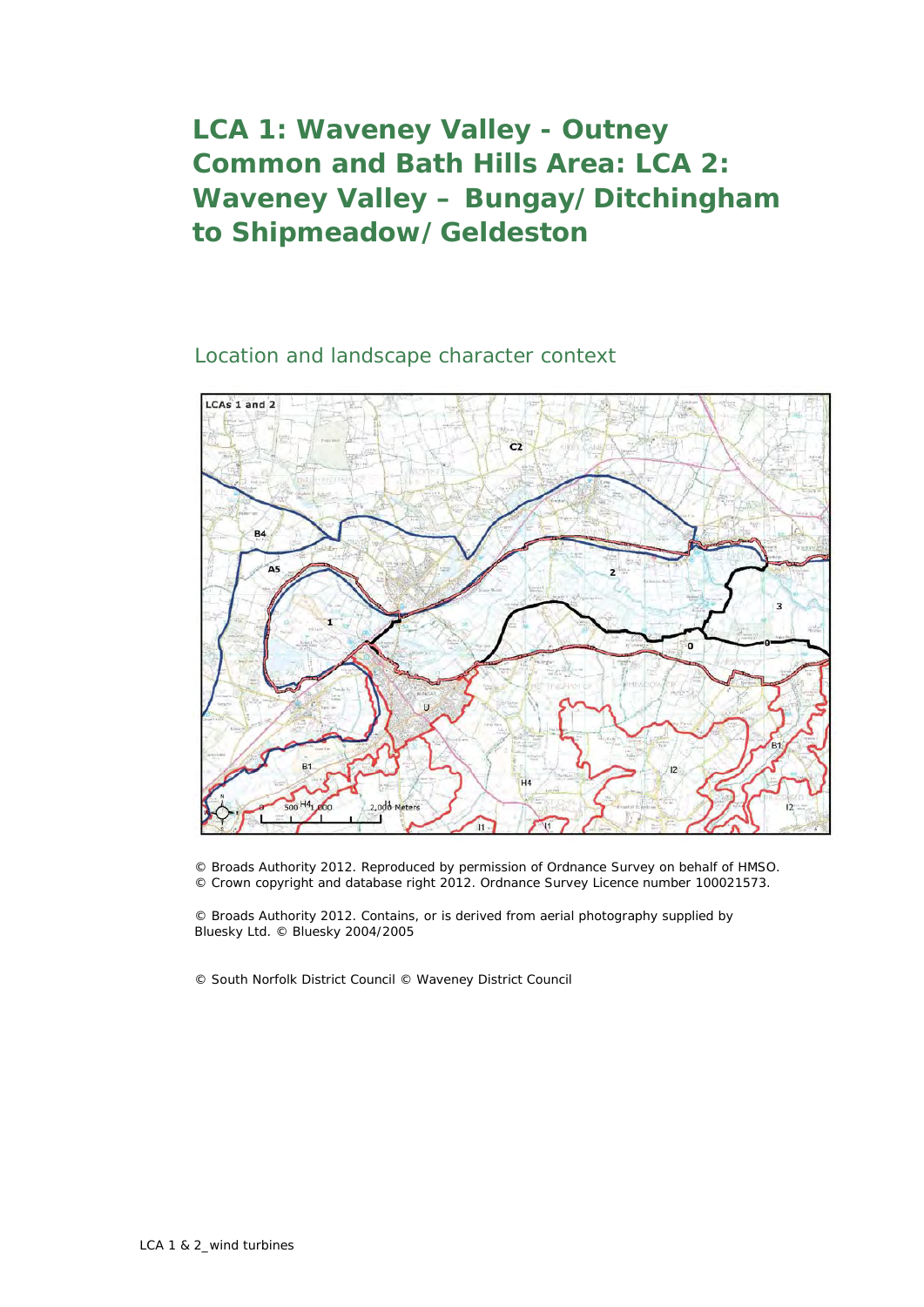## *Landscape Sensitivity Assessment for Wind Turbines*

| <b>Criteria</b>                                     | Lower sensitivity                                                                                                                                                                                                                                                                                                                                                                                                                                                                                                                                                                                                                                                                                                                                                                                                                                                                                                                        |  | <b>Higher sensitivity</b>                                                    |  |  |  |  |  |
|-----------------------------------------------------|------------------------------------------------------------------------------------------------------------------------------------------------------------------------------------------------------------------------------------------------------------------------------------------------------------------------------------------------------------------------------------------------------------------------------------------------------------------------------------------------------------------------------------------------------------------------------------------------------------------------------------------------------------------------------------------------------------------------------------------------------------------------------------------------------------------------------------------------------------------------------------------------------------------------------------------|--|------------------------------------------------------------------------------|--|--|--|--|--|
| 1.Scenic and<br>special qualities                   | Special qualities such as areas of open landscape within both character<br>areas and the sense of tranquillity are particularly sensitive to the<br>introduction of larger structures such as wind turbines. The sense of<br>tranquillity is however reduced by some large scale industrial development<br>on the western edge of Bungay in area 1. Although located outside the<br>Broads Executive Area, it negatively influences the perception of<br>remoteness from within and immediately surrounding the settlement and<br>thus reduces sensitivity. However, area 2 comprises of a more sensitive<br>landscape due to its undeveloped nature and as a result the areas when<br>combined have an overall moderate-high sensitivity to wind turbine<br>development in these terms.                                                                                                                                                 |  |                                                                              |  |  |  |  |  |
| 2. Enclosure and<br>scale                           | Both areas display similar riverine characteristics (low-lying river valley)<br>with gently sloping valley sides. Character area 1 however has a more<br>undulating character with steep valley sides rising to 30m to the north<br>outside the Broads Executive Area, which provides a degree of containment<br>while character area 2 has a broad, flat character. There are some subtle<br>differences in relation to field pattern and scale in these areas. Character<br>area 1 is defined by a medium scale field pattern and large open bodies of<br>water which would indicate a lower sensitivity, while character area 2 has a<br>small scale enclosed (hedgerows) field pattern indicating a higher<br>sensitivity. The areas when combined have a high sensitivity due to the<br>sense of enclosure and containment provided by hedgerows and landform,<br>in addition to small scale field pattern in area 2 in particular. |  |                                                                              |  |  |  |  |  |
| 3.Landscape and<br>land cover<br>pattern            | Landscape and land cover within these areas is formed by a rich and varied<br>pattern of elements (pasture, woodland, river valley topography and areas<br>of open water) which are sensitive to wind turbine development due to the<br>potential for wind turbines to dominate small scale features. Although area<br>1 exhibits a more varied composition of elements in comparison to the<br>slightly more simplistic nature of elements within character area 2, both<br>areas combine to create a combination of elements which indicate a<br>moderate-high sensitivity to wind turbine development.                                                                                                                                                                                                                                                                                                                                |  |                                                                              |  |  |  |  |  |
| 4.Skylines                                          | Both character areas have well defined skylines, particularly to the west of<br>and south of character area 2 are also prominent with rising landform and<br>well wooded ridges defining the extent of views. As a result these<br>uninterrupted skylines and rising landform indicate a higher sensitivity.<br>However the interface of character area 1 with the settlement of Bungay is<br>formed by modern, large scale development on the skyline and although<br>confined, this locally lowers sensitivity in the surrounding character area.<br>The areas are considered to have a combined high sensitivity to wind<br>turbine development.                                                                                                                                                                                                                                                                                      |  | character area 1 where the ridge encircles the area. The ridges to the north |  |  |  |  |  |
| 5. Perception and<br>experience of the<br>landscape | The tranquil, undisturbed character of area 2 is enhanced by the isolated<br>and remote perception of the area indicating a higher sensitivity. This is<br>however in contrast to the localised level of intrusion associated with the<br>edges of both character areas where the boundaries adjoin the settlement<br>of Bungay. The influence of the large scale development on the edge of                                                                                                                                                                                                                                                                                                                                                                                                                                                                                                                                             |  |                                                                              |  |  |  |  |  |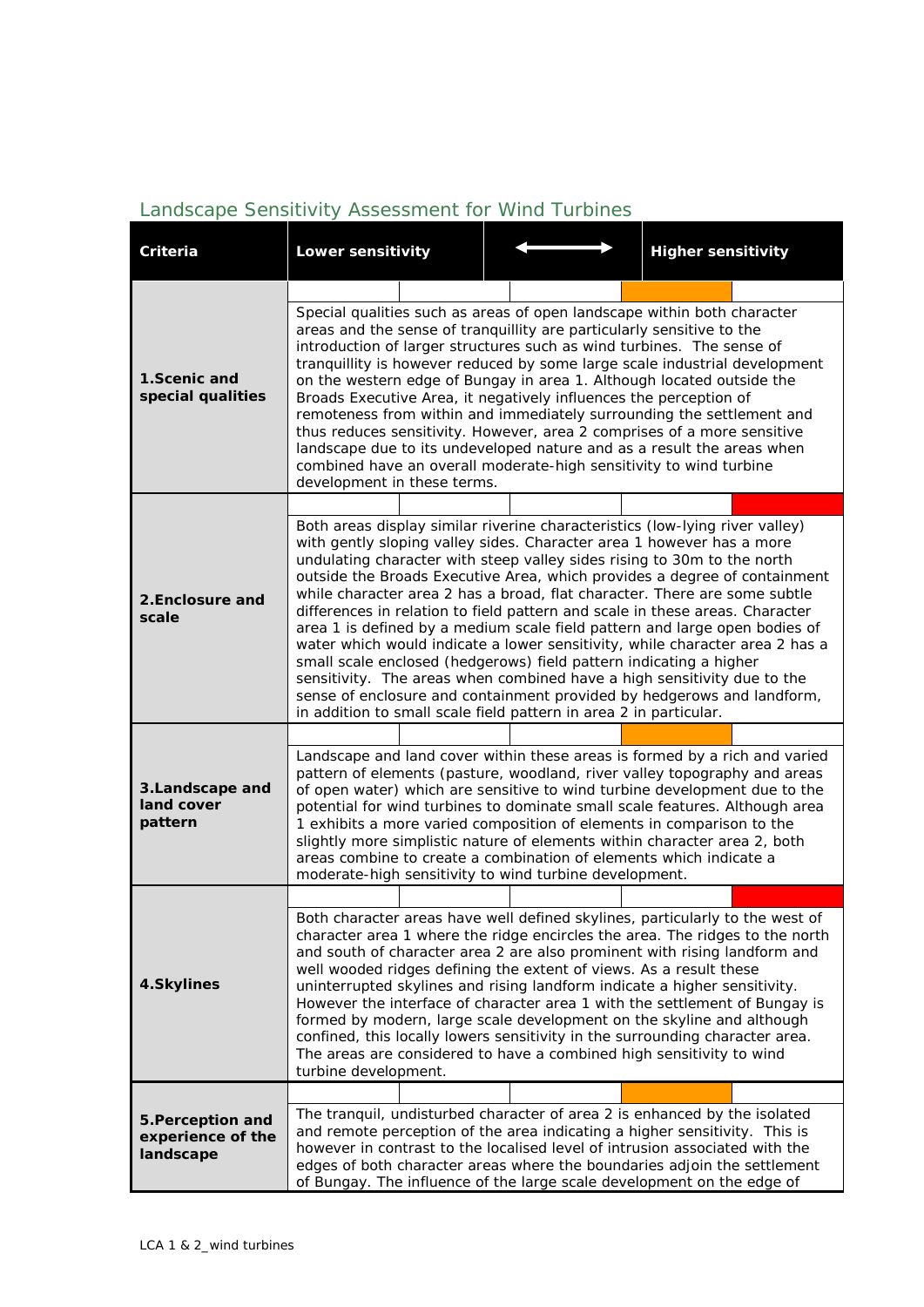|                                                                                                 | Bungay indicates a lower sensitivity, although elsewhere within character<br>area 1, away from the settlement, the area displays a strong sense of<br>tranquillity indicating a higher sensitivity. Therefore the overall sensitivity is<br>moderate-high.                                                                                                                                                                                                                                                                                                                                                                                                                                                                                                                                                                                                              |        |                                                  |        |  |  |  |
|-------------------------------------------------------------------------------------------------|-------------------------------------------------------------------------------------------------------------------------------------------------------------------------------------------------------------------------------------------------------------------------------------------------------------------------------------------------------------------------------------------------------------------------------------------------------------------------------------------------------------------------------------------------------------------------------------------------------------------------------------------------------------------------------------------------------------------------------------------------------------------------------------------------------------------------------------------------------------------------|--------|--------------------------------------------------|--------|--|--|--|
| 6.Historic<br>landscape<br>character                                                            | The distinct medieval dole pattern and the traditional 17 <sup>th</sup> century grazing<br>marsh within the south of character area 2 indicate a higher sensitivity to<br>wind turbine development. Also sensitive are the malting complexes and<br>historic settlements (Geldeston, Bungay and Ellingham Mill) within<br>character area 2 which have a strong association with former water mills of<br>the area. Large scale wind turbine development could impact upon the<br>coherence of the historic landscape in these areas. In addition, character<br>area 1 also displays some important historic features (i.e. historic common<br>at The Hards, the Bath Hills which are closely associated with the<br>Ditchingham Estate and commons within the area). When combined, these<br>historic features indicate a high sensitivity to wind turbine development. |        |                                                  |        |  |  |  |
| 7. Visual<br>sensitivities and<br>intervisibility<br>with areas<br>outside the<br><b>Broads</b> | This is an enclosed landscape which is defined by ridge topography and<br>surrounded by wooded skylines that provide a degree of containment,<br>indicating a lower sensitivity to wind turbine development in these terms.<br>Although contained, there is some intervisibility with adjacent character<br>areas outside the Broads Executive Area (namely areas A5 and B4 in South<br>Norfolk District and area H4 in Waveney District). This is particularly<br>evident where these areas are on higher ground (A5 and B4) having the<br>additional impact of being more prominent in views from the character<br>area. Due to the level of structural screening provided by landform balanced<br>with filtered views of adjacent areas and the degree of intervisibility the<br>overall sensitivity of the areas is considered to be moderate-high.                 |        |                                                  |        |  |  |  |
| <b>Discussion on</b><br>landscape<br>sensitivity                                                | Overall the two areas have a high landscape sensitivity to wind turbine<br>development. This is due to the special qualities such as the sense of<br>tranquillity, the strong sense of enclosure provided by undulating landform,<br>wooded ridges and steeper valley sides in the adjacent character areas (A5<br>and B4 in South Norfolk). In addition, the historic landscape features<br>reflected in the area's commons, the 17 <sup>th</sup> century grazing marsh enclosures<br>and the historic settlement pattern increase sensitivity to wind turbine<br>development. As a result, the areas when combined, demonstrate a high<br>sensitivity to wind turbine development overall.<br>This judgement also applies to large infrastructure for off shore wind farm<br>schemes, such as pylons.                                                                 |        |                                                  |        |  |  |  |
|                                                                                                 | Land within the character areas<br>Small (0-20m)                                                                                                                                                                                                                                                                                                                                                                                                                                                                                                                                                                                                                                                                                                                                                                                                                        | $M-H$  | Land outside the Executive Area<br>Small (0-20m) | $M-H$  |  |  |  |
| Sensitivity to<br>different turbine<br>heights                                                  | Medium (20-50m)<br>Large (50-70m)                                                                                                                                                                                                                                                                                                                                                                                                                                                                                                                                                                                                                                                                                                                                                                                                                                       | н      | Medium (20-50m)<br>Large (50-70m)                | н      |  |  |  |
|                                                                                                 | Very large (70m+)                                                                                                                                                                                                                                                                                                                                                                                                                                                                                                                                                                                                                                                                                                                                                                                                                                                       | н<br>н | Very large (70m+)                                | н<br>н |  |  |  |